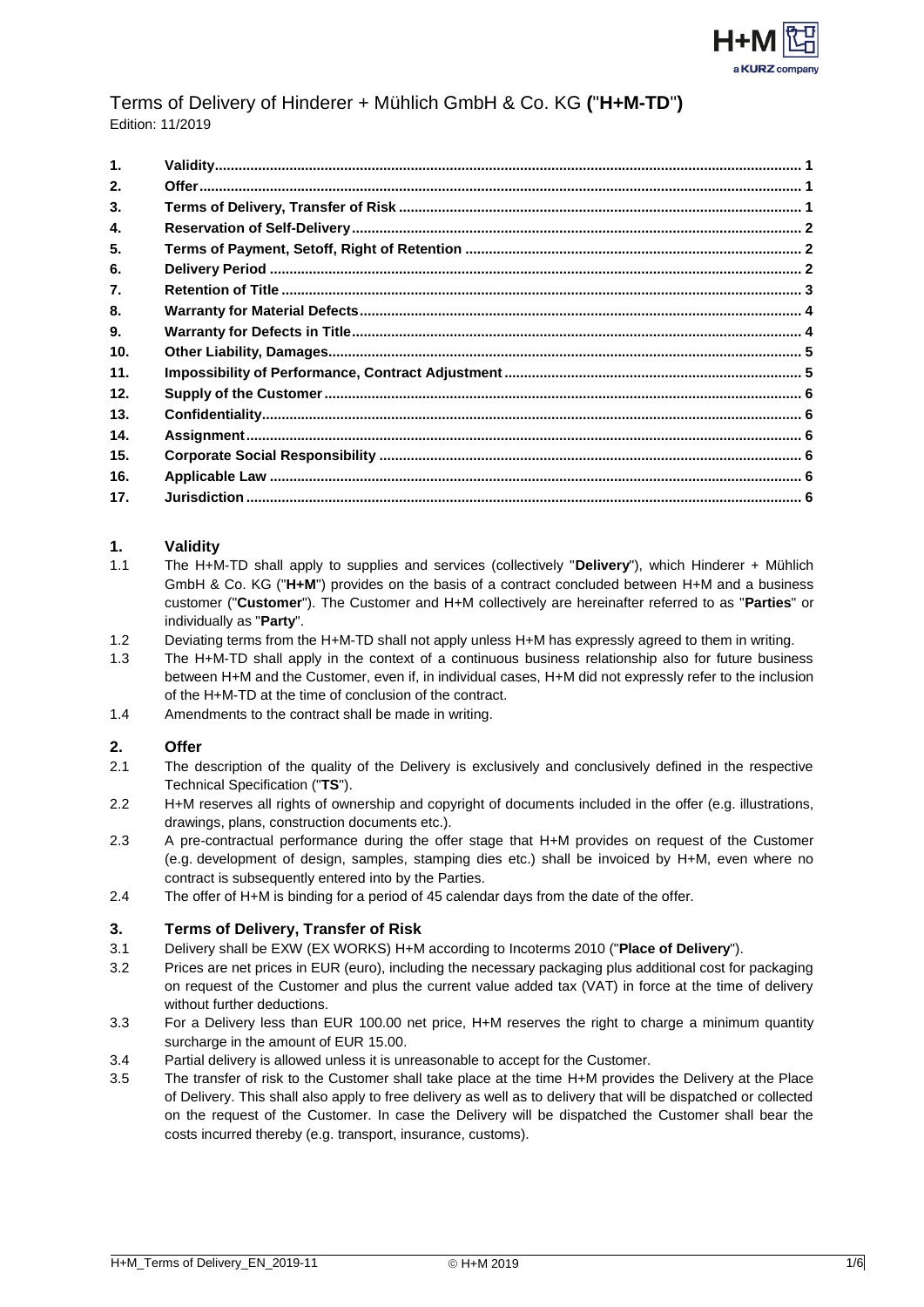

# <span id="page-1-0"></span>**4. Reservation of Self-Delivery**

In the event that the Delivery is not available because H+M has not received deliveries from its own suppliers or the delivery stock of H+M is depleted, H+M is entitled to make a Delivery which is equivalent in quality and price to the contractually agreed Delivery. If this is not possible, H+M may rescind the contract.

### <span id="page-1-1"></span>**5. Terms of Payment, Setoff, Right of Retention**

- 5.1 Unless otherwise agreed, the invoice of H+M is due for immediate payment without any deduction.
- 5.2 The Customer can only set off a counterclaim against a claim of H+M or exercise the right of retention if its counterclaim is undisputed or confirmed by a final and unappealable judgment. In case of Material Defects (8.1) or Defects in Title (9.1) of the Delivery, the counterclaim of the Customer shall remain unaffected in accordance with 8.12.
- 5.3 If the Customer is in default of payment, suspension of payment, opening or applying for bankruptcy, insolvency or composition proceedings or rejection of such due to non-existing assets, protest of a bill, valuation of the Customer with a high business risk by a recognized information or rating agency, or in the event of comparable sustainable reasons which suggest the Customer's insolvency, H+M is entitled to demand immediate payment of all claims which are not yet due. In addition, H+M is entitled to make each Delivery subject to an advance payment.

#### <span id="page-1-2"></span>**6. Delivery Period**

- 6.1 Observance of the agreed delivery period is conditional on the timely receipt of complete documents, necessary permits and approvals, especially of plans to be provided by the Customer as well as fulfillment of the agreed terms of payment and other obligations by the Customer (e.g. advance payment, partial payment). In case these conditions are not fulfilled on time, the delivery period shall be extended accordingly; this shall not apply if H+M is solely responsible for the delayed Delivery. The delivery period is interrupted for the duration of the time used for the examination (e.g. of test prints, samples) by the Customer.
- 6.2 If non-observance of the delivery period is due to events such as natural disasters, mobilization, war, terrorist acts, computer virus and further attacks by third parties on the IT-system of H+M despite compliance of H+M with the safety precautions of the usual security measures, riot, strike, lock-out, impediments resulting from German, US-American and other applicable national, European or international foreign trade laws, breakdowns in production or other plant interruptions, traffic problems or other comparable circumstances for which H+M is not responsible ("**Force Majeure**"), the delivery period of H+M shall be extended reasonably. Should any event of Force Majeure last for a period of more than 60 calendar days, the Customer or H+M shall be entitled to rescind the contract in whole or in part. In such case no Party shall have a right to seek damages against the other Party. This shall also apply if any event of Force Majeure occurs at the time when H+M is in delay with the Delivery.
- 6.3 In the event that H+M is responsible for a delayed Delivery and provided that the Customer can credibly establish that a damage for such delay has occurred, the Customer may seek liquidated damages of 0.5 % for every completed calendar week of delay but in no event shall the aggregate of such damages exceed a total of 5 % of the net price for that part of the delayed Delivery which due to the delay could not be put to the intended use by the Customer. The obligation to pay the liquidated damages requires proof by the Customer that any damage has occurred, but not of its amount. H+M shall be entitled to provide evidence that the Customer suffered lower or no damage.
- 6.4 Further claims and remedies of the Customer due to the delayed Delivery in particular indirect or consequential damages, loss of profit or loss of production are excluded. This shall not apply in case of liability of H+M based on intent, gross negligence or due to loss of life, bodily injury or damage to health.
- 6.5 Claims for damages due to the delayed Delivery by the Customer as well as claims for damages instead of performance or reimbursement which exceed the limits specified in 6.3 shall be excluded, even after expiry of the delivery period for the Delivery set by the Customer.
- 6.6 The Customer shall only be entitled to rescind the contract provided that H+M is solely liable for the delayed Delivery and after reaching the maximum amount of compensation in 6.3 and the Customer has set an adequate delivery period to H+M within H+M has to supply the Delivery and such delivery period has expired. A change in the burden of proof to the detriment of the Customer shall not be implied hereby.
- 6.7 At the request of H+M the Customer shall declare within a reasonable period whether the Customer will rescind the contract due to the delayed Delivery or insist on the Delivery.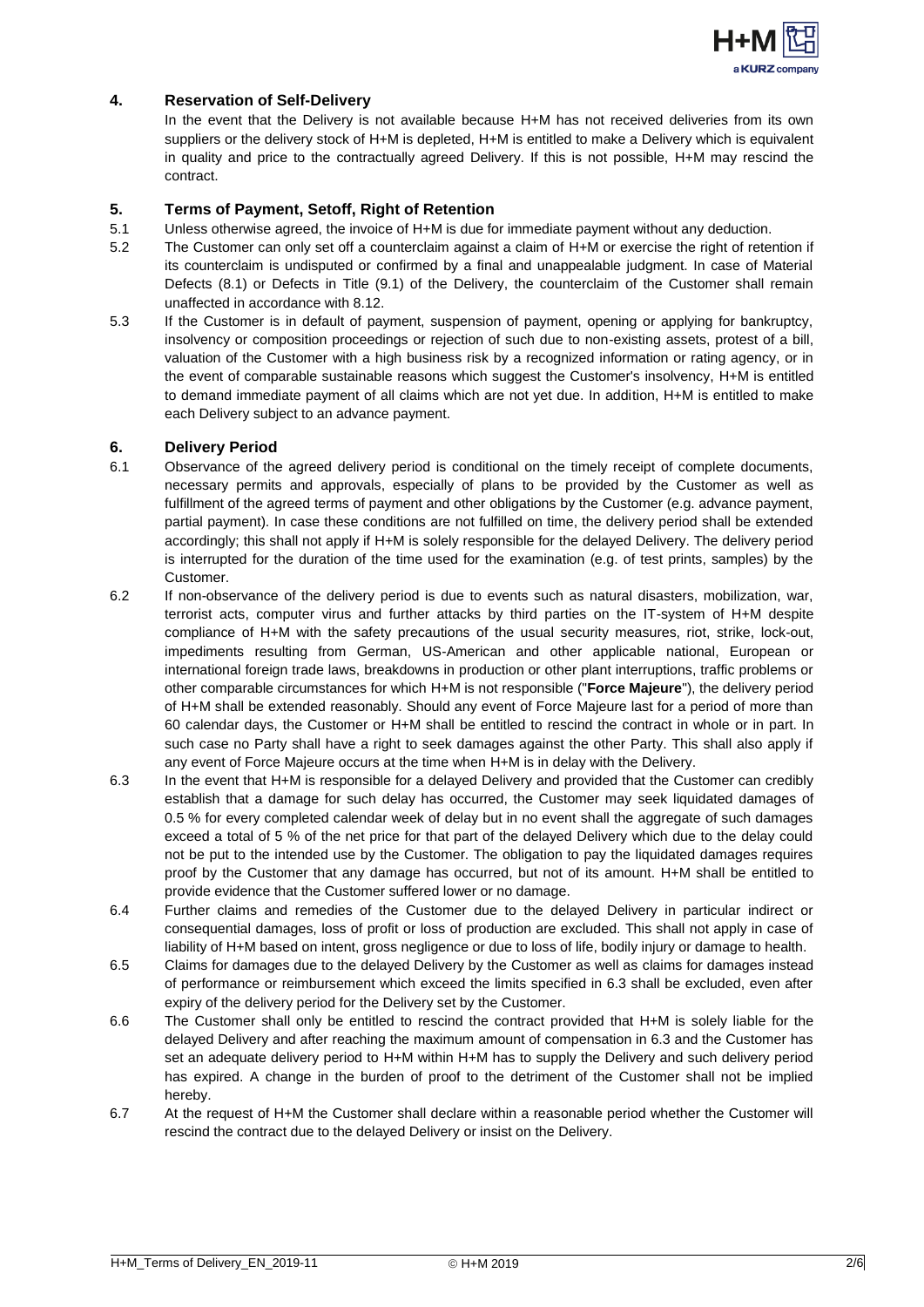

## <span id="page-2-0"></span>**7. Retention of Title**

- 7.1 The Delivery shall remain the property of H+M until each and every claim against the Customer to which H+M is entitled under its business relationship has been duly satisfied ("**Secured Goods**"). The Customer shall not damage, modify, remove, or make illegible any number, sign, nameplate, company and/or brand name or other marking affixed by H+M. If the value of all the security rights of H+M against the Customer exceeds the value of the secured claims by more than 10 %, H+M shall release a corresponding part of the security rights at the request of the Customer. H+M shall have the right to choose which of the security rights shall be released.
- 7.2 The retention of title shall continue even if parts of claims of H+M are included in current invoices and the balance has been drawn and accepted, unless the balance is settled.
- 7.3 For the duration of the retention of title, the Customer is prohibited from giving the Secured Goods in pledge or transferring the Secured Goods as security. In case of a seizure of the Secured Goods or other acts or interventions by any third party relating to the Secured Goods, the Customer shall immediately inform H+M thereof in writing. If legitimate interest has been substantiated by H+M, the Customer shall give H+M the information necessary to assert the rights towards such third party and the Customer shall hand over the necessary documents to H+M.
- 7.4 The resale of the Secured Goods by the Customer to its client in the ordinary course of business shall only be permissible on conditions that the Customer receives payment from its client or retains title so that the property in the Secured Goods is transferred to its client only after fulfillment of the client's obligation to pay the Customer.
- 7.5 Should the Customer resell Secured Goods, the Customer assigns to H+M herewith the claims (including VAT) the Customer will have against his clients out of the resale, including any collateral rights and all balance claims, as security, without any further special declarations being necessary by H+M. If the Secured Goods are sold together with other items and no individual price has been agreed with respect to the Secured Goods, the Customer shall assign to H+M such proportionate fraction of the total price as is attributable to the price of the Secured Goods invoiced by H+M. H+M herewith accepts such assignment. The duty of H+M to release security rights shall remain unaffected.
- 7.6 If the Customer has sold its monetary claim as part of genuine factoring, then the claims of H+M become due immediately and the Customer assigns to H+M the claims that replaced the sold monetary claim against the factor and forwards his sales proceeds to H+M without delay. H+M herewith accepts such assignment.
- 7.7 In the event that the Customer is in breach of an obligation, in particular, a default of payment, H+M is entitled to rescind the contract and to take back the Secured Goods, after the expiration of a reasonable time limit within which the Customer shall rectify the breach. The Customer is obliged to return the Secured Goods to H+M. The legal provisions which dispense of the requirement to set a deadline in case of a serious and/or final refusal of performance shall remain unaffected.
- 7.8 In the event that the Customer is in breach of an obligation, in particular, a default of payment, the enforcement of retention of title and the taking back of the Secured Goods associated therewith does not require a rescission of the contract by H+M. The aforementioned actions or seizure of the Secured Goods shall not constitute a rescission of the contract by H+M, unless expressly stated by H+M.
- 7.9 The Customer shall be allowed to process, transform, restructure and combine ("**Processing**" or "**processed**") the Secured Goods with other products. The Processing shall be done for H+M. The Customer shall hold the new product resulting from this Processing for H+M with the due care of a diligent businessman. The new product shall be considered as Secured Goods.
- 7.10 The Parties are in agreement that in case the Secured Goods are processed with other goods which do not belong to H+M, H+M shall have co-ownership of the new product in proportion resulting from the ratio of the value of the processed Secured Goods subject to the value of the new product at the time of Processing. The new product shall be considered as Secured Goods.
- 7.11 The assignment of claims provision shall also apply to the new product. Such assignment is valid only up to the amount that equals the amount invoiced by H+M for the processed Secured Goods.
- 7.12 The Customer shall be entitled to collect any outstanding receivables from the resale of Secured Goods until revocation by H+M. In the event of an important reason, in particular delay in payment, suspension of payment, opening or applying for bankruptcy, insolvency or composition proceedings or rejection of such due to non-existing assets, protest of a bill, valuation of the Customer with a high business risk by a recognized information or rating agency, or in the event of comparable sustainable reasons which suggest the Customer's insolvency, H+M shall be entitled to revoke the Customer's right to collect receivables for Secured Goods. In addition, upon prior warning that the assignment by way of security will be disclosed or that the assigned receivables will be utilized, and observing a reasonable period of time, H+M may disclose the assignment by way of security, utilize the assigned receivables and demand that the Customer discloses the assignment by way of security to its clients. The duty of H+M to release security rights shall remain unaffected.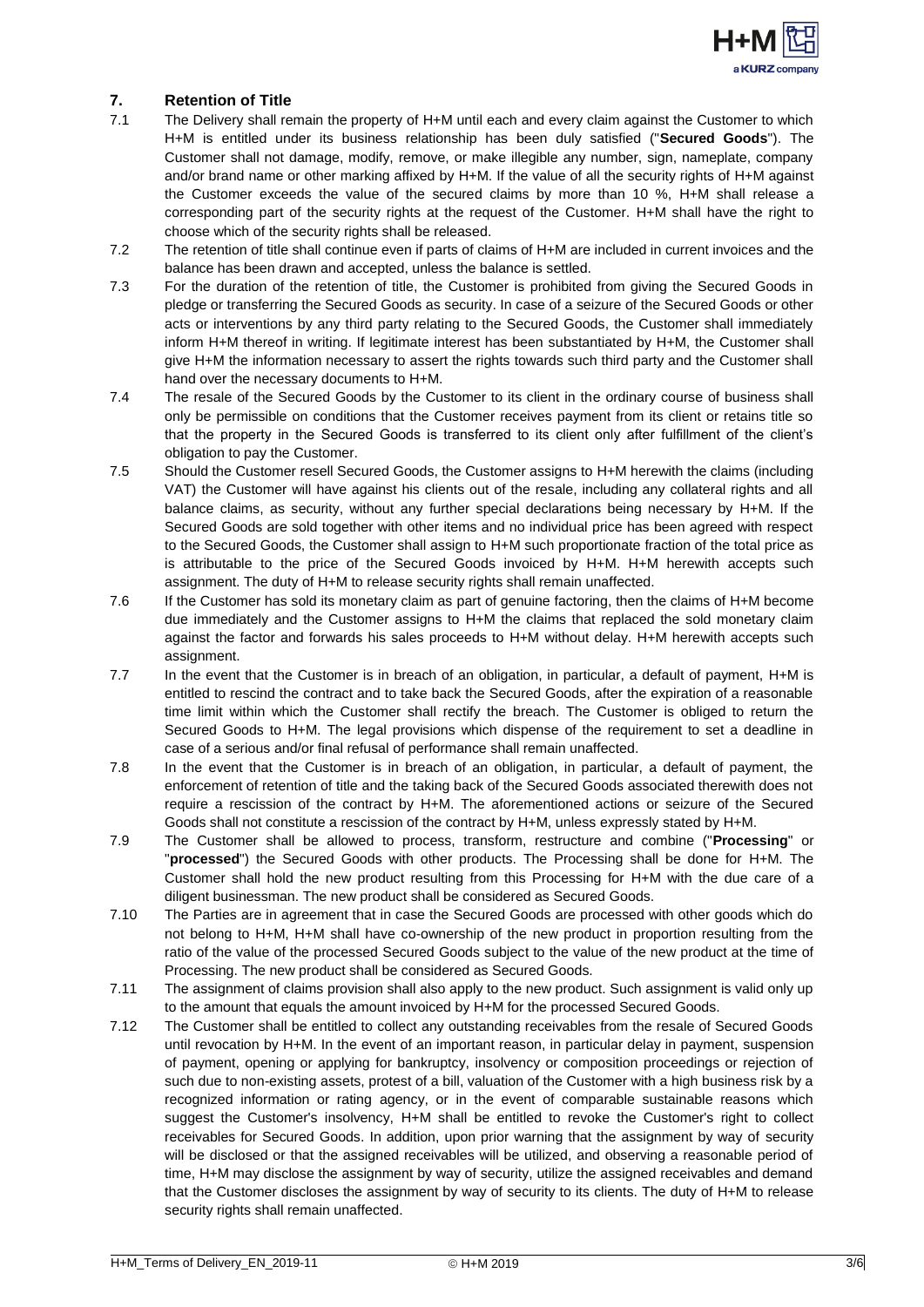

7.13 Vulcanising tools, moulds and other tools developed by H+M as well as all programs and production data shall remain the property of H+M even if a cost contribution is invoiced to the Customer. The production components necessary for subsequent deliveries will be kept for 3 years after the last order, unless otherwise agreed.

### <span id="page-3-0"></span>**8. Warranty for Material Defects**

- 8.1 In case a Delivery does not match with the quality of the respective TS at the time of transfer of risk ("**Material Defect**"), at its discretion H+M shall within the statute of limitations either repair free of charge or provide replacement free of charge ("**Supplementary Performance**").
- 8.2 The quality of the Delivery is defined conclusively in the respective TS. H+M shall not be liable for a Material Defect relating to qualities and characteristics not specifically mentioned in the TS. It is the sole liability of the Customer to examine the suitability of the Delivery for the intended use before placing the order and immediately after receipt of the Delivery and before use. This applies in particular to embossing tools with regard to the printed image and the desired execution. In case the Customer requests additional tests which were not included in the respective TS, these shall be agreed separately in writing and paid by the Customer.
- 8.3 Claims for Material Defect of the Customer against H+M are subject to a statue of limitations of 12 months upon delivery. In case of a delayed Delivery due to reasons H+M is not responsible for, the statue of limitations shall expire 18 months after the receipt by the Customer of the notification of the readiness for dispatch of the Delivery at the latest. This shall not apply in case of liability based on intent, gross negligence or due to loss of life, bodily injury or damage to health or fraudulent concealment of a Material Defect or non-compliance with guaranteed characteristics. The statutory provisions on suspension and recommencement of limitation period shall remain unaffected.
- 8.4 No further period of limitation begins with the Supplementary Performance by H+M.
- 8.5 The Customer shall give a written notice of Material Defect to H+M immediately. The notice of Material Defect shall include information relating to the data of the respective Delivery (e.g. offer number, tool number).
- 8.6 Insofar as the Customer grants H+M no opportunity for Supplementary Performance within a reasonable period of time, H+M is exempted from liability for Material Defect.
- 8.7 In the event that Supplementary Performance fails, the Customer shall be entitled to rescind the contract or to reduce the respective price of the Delivery.
- 8.8 There shall be no claim for Material Defect by the Customer in cases of an insignificant deviation from the agreed quality, negligible impairment of usability, natural wear and tear or damages which arose after transfer of risk as a result of faulty or negligent handling, excessive strain, unsuitable production facilities or operating resources, or particular external influences which were not specified in the contract.
- 8.9 The Customer shall have no claim with respect to expenses incurred in the cause of Supplementary Performance, especially transport, road, labor and material costs, to the extent that expenses were increased because the Delivery was subsequently brought to another location than the Place of Delivery.
- 8.10 Claims for damages due to a Material Defect are conclusively regulated in 10.
- 8.11 Any further claims or claims other than those stipulated in 8. or 10. of the Customer against H+M due to a Material Defect shall be excluded. The right of the Customer to rescind the contract shall remain unaffected.
- 8.12 In the case of a notice of Material Defect, the Customer may withhold payments to an amount that is in a reasonable proportion to the Material Defect. The Customer, however, may withhold payments only in case of a notice of Material Defect which meets the requirements of 8.5. The Customer has no right to withhold payments to the extent that its claim for Material Defect is time-barred. Any unjustified notice of Material Defect shall entitle H+M to demand reimbursement of its expenses by the Customer.

## <span id="page-3-1"></span>**9. Warranty for Defects in Title**

- 9.1 Unless otherwise agreed, H+M shall provide the Delivery free from industrial property rights, copyrights of third parties and/or any other third party right ("**Third Party Right**") with respect to the country at the Place of Delivery. If a third party asserts justified claims against the Customer due to an infringement of a Third Party Right by a Delivery which was used in conformity with the contract ("**Defect in Title**"), H+M shall be liable to the Customer, within the stipulated limitation period in 8.3, as follows.
- 9.2 In the case of a liability according to 9.1, H+M shall at its option and free of charge for the Customer either obtain a right to use the Delivery, modify the Delivery so as not to infringe the Third Party Right or replace the Delivery. If this is not possible for H+M at reasonable conditions, the Customer shall have the right to rescind the contract or reduce the price. The provisions in 8.6 shall apply accordingly.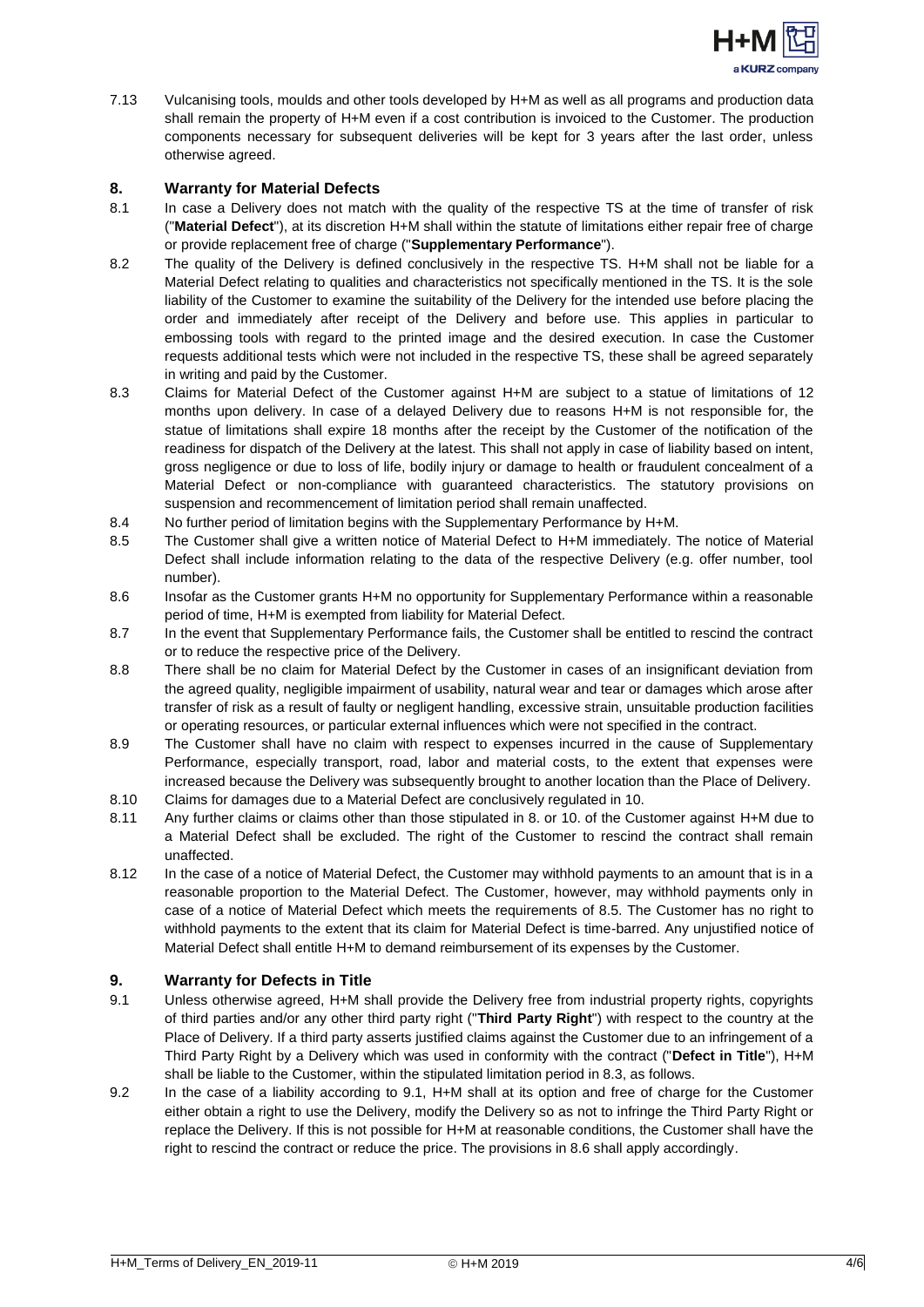

- 9.3 The fulfillment of the obligations in 9.2 shall be subject to the condition that the Customer immediately notifies H+M in writing of the claims asserted by the third party, that it does not acknowledge an infringement and that the protective measures and settlement negotiations are exclusively reserved for H+M. If the Customer ceases to use the Delivery to reduce the damage or for other important reasons, the Customer shall make it clear to the third party that the suspended use does not mean acknowledgment of an infringement of a Third Party Right.
- 9.4 Claims of the Customer shall be excluded if the Customer is liable for the infringement of the Third Party Right.
- 9.5 Claims of the Customer shall also be excluded if the infringement of the Third Party Right was caused by specific demands of the Customer, by use of the Delivery not foreseeable by H+M or the Delivery being altered by the Customer or being used together with products not provided by H+M.
- 9.6 In addition, the provisions of 8. shall apply accordingly to a Defect in Title.
- 9.7 Claims for damages due to a Defect in Title are conclusively regulated in 10.
- 9.8 Any further claims or claims other than those stipulated in 9. or 10. of the Customer against H+M due to a Defect in Title shall be excluded. The right of the Customer to rescind the contract shall remain unaffected.

#### <span id="page-4-0"></span>**10. Other Liability, Damages**

- 10.1 Unless otherwise specified in the H+M-TD, including the following provisions, H+M shall be liable in case of a breach of contractual and non-contractual obligations in accordance with the statutory provisions.
- 10.2 H+M provides application guidelines and other advices to the best of its knowledge and therefore does not constitute any liability for damages by the Customer against H+M. The Customer shall not be released from its obligation to examine the intended use of the Delivery at its sole responsibility. This shall also apply if the Customer's intended use of the Delivery is known to H+M.
- 10.3 H+M is liable for damages, irrespective of the legal basis:
	- in case of intent or gross negligence,
	- in case of culpable loss of life, bodily injury or damage to health,
	- in the event of non-compliance with quaranteed characteristics,
	- in case of fraudulent concealment of a Material Defect or Defect in Title,
	- in case of a claim of the Customer under the applicable mandatory product liability regulations (e.g. the (German) Product Liability Act) or
	- for damages resulting from the culpable breach of a material contractual obligation (The fulfillment of which is the only way to ensure that the contract is properly implemented and that the other Party is allowed to rely on regularly.). In case of breach of a material contractual obligation by negligence other than gross negligence, the liability is limited to the replacement of the foreseeable, typically occurring damage.
- 10.4 In any other case the Customer shall have no claim for damages against H+M.
- 10.5 The liability limitations resulting from 10. shall also apply in the case of a breach of an obligation by or in favor of persons whose fault is attributable to H+M (e.g. personal liability of employees, personnel and other vicarious agents of H+M), but not to the personal liability of legal representatives and of executives.
- 10.6 A claim for damages according to 10., which is based on Material Defect or Defect in Title, shall be timebarred in 12 months from Delivery, unless there is a liability according to 10.3.
- 10.7 A change in the burden of proof to the detriment of the Customer shall not be implied hereby.

# <span id="page-4-1"></span>**11. Impossibility of Performance, Contract Adjustment**

- 11.1 In case the supply of the Delivery is impossible, the Customer shall have the right to claim damages unless H+M is not responsible for the impossibility. The right of the Customer to claim for loss or damages shall be limited to 10 % of the net price of that part of the Delivery which due to the impossibility cannot be put to the intended use by the Customer. This limitation shall not apply in case of liability based on intent, gross negligence or due to loss of life, bodily injury or damage to health. A change in the burden of proof to the detriment of the Customer shall not be implied hereby. The right of the Customer to rescind the contract shall remain unaffected.
- 11.2 The contract shall be reasonably adjusted in compliance with the principle of good faith where incidents of Force Majeure substantially change the commercial importance or the content of the Delivery or have a material adverse effect on the business of H+M. Where this adjustment is not economically justifiable, H+M shall have the right to rescind the contract. H+M shall inform the Customer of the exercising of the rescission of the contract without delay upon awareness of the consequences of the incident, even if initially an extension to the delivery period had been agreed with the Customer.
- 11.3 Production data that is no longer readable or reconstructable for technical reasons shall be treated in accordance with 11.2.